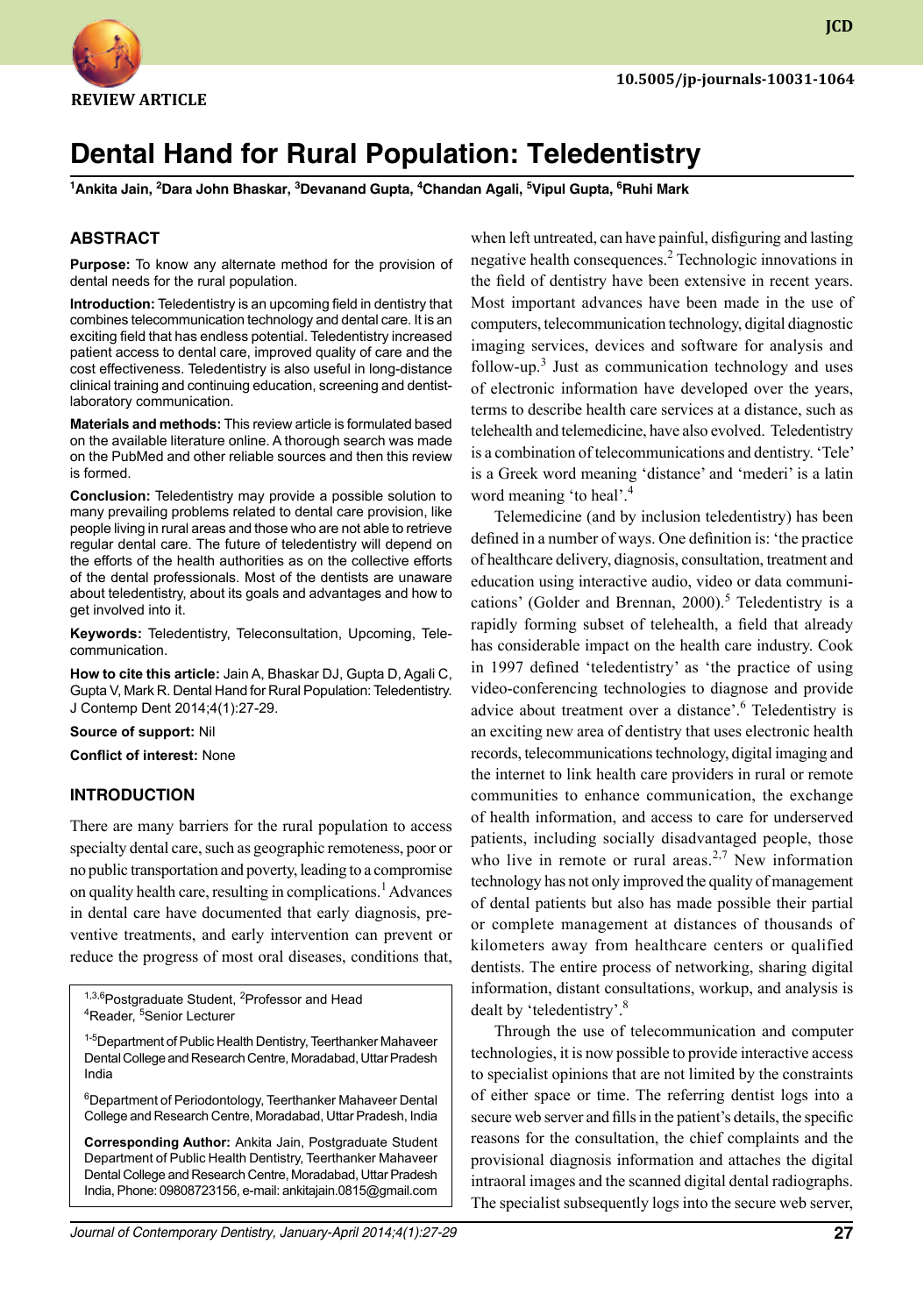reviews the case and suggests his diagnosis and treatment plan within a limited period.<sup>9</sup>

#### **Materials and Methods**

We formulate a review article based on the available literature online. Data is collected from the search engine google. All the useful articles which we have included are easily accessible online. All the articles which are taken from web are properly quoted in the references. The useful information available in the references is systematically presented in this article. All the important information is compiled together and presented in the article.

## **History of teledentistry**

The initial concept of teledentistry developed as part of the blueprint for dental informatics, a new domain combining computer and information science, engineering and technology in all areas of oral health, which was drafted at a 1989 conference funded by the Westinghouse electronics system group in Baltimore.<sup>1</sup> Its focus was a discussion of how to apply dental informatics in dental practice. Teledentistry was put into practice in US army in 1994 by doing dental consultations on person located more than 100 miles apart. Since then, various institute and organization have practiced teledentistry with varying degree of success. In the 1990s, the concept of 'teledentistry' was introduced. Cook, in 1997, defined this as 'the practice of using video-conferencing technologies to diagnose and provide advice about treatment over a distance' (Cook J ISDN video conferencing in postgraduate dental education and orthodontic diagnosis). $2-4$ 

## **Methods of Teleconsultation**

Teleconsultation through teledentistry can take place in either of the following ways: 'real-time consultation' and 'store-and forward method'. Real-time consultation involves a videoconference in which dental professionals and their patients, at different locations, may see, hear and communicate with one another. Store-and-forward method involves the exchange of clinical information and static images collected and stored by the dental practitioner, who forwards them for consultation and treatment planning. The third method has also been described, known as 'remote monitoring method', in which patients are monitored at a distance and can either be hospital-based or home-based. A 'near-real-time' consultation has also been mentioned in the literature, which involves low resolution, low frame rate product that looks like jittery television. patient is not present during the 'consultation'. Dentists can share patient information, radiographs, graphical representations

of periodontal and hard tissues, therapies applied, lab results, tests, remarks, photographs and other information transportable through multiple providers.<sup>1,3,4,5</sup>

#### **Benefits of Teledentistry**

- Reduced cost of service and improved quality of care.
- Reduction in peer isolation and increased specialist support as well as education.
- General dentists will send multimedia patient records to dental specialists, often enabling the specialist to make a diagnosis and develop a treatment plan without having to see the patient in person.
- Improvement in diagnostic services.
- Improved integration of dentistry into the larger health care delivery system.
- Improvement in communication with the insurance industry with respect to requirements.
- Improvement in communication with dental laboratories. $4,6,7$

## **Legal issues related to teledentistry**

There is considerable variation between countries in terms of accountability, licensure, jurisdiction, liability, privacy, consent and malpractice. The latter appears to be a major impediment to the use of teledentistry across borders. Teledentistry allow professionals to practice across broad geographic areas, some difficult ethical, legal and regulatory concerns are raised which point out that 'patients will need to be advised of the inherent risks of improper diagnosis and/or treatment due to failure of the technology involved'. Confidentiality patients should be made aware that their information is to be transmitted electronically and the possibility exists that the information will be intercepted, despite maximum efforts to maintain security.<sup>1,4,6,8,9</sup>

## **Conclusion**

Currently, teledentistry has not yet become an integral part of mainstream oral health care. In the near future, teledentistry will be just another way to access an oral health care, especially encouraging for isolated population who may have difficulty accessing the oral health care system due to distance, inability to travel, or lack of oral health care providers in their area. Future advances in technology will enable teledentistry to be used in many more ways, such as clinical decision support, quality and safety assessment, consumer home use, medication e-prescribing and simulation training. Teledentistry provides new opportunities for dental education by providing the primary care professionals with an easy access to efficient consultation and by helping in conducting postgraduate education and continuing dental education programs. In spite of some issues which need to